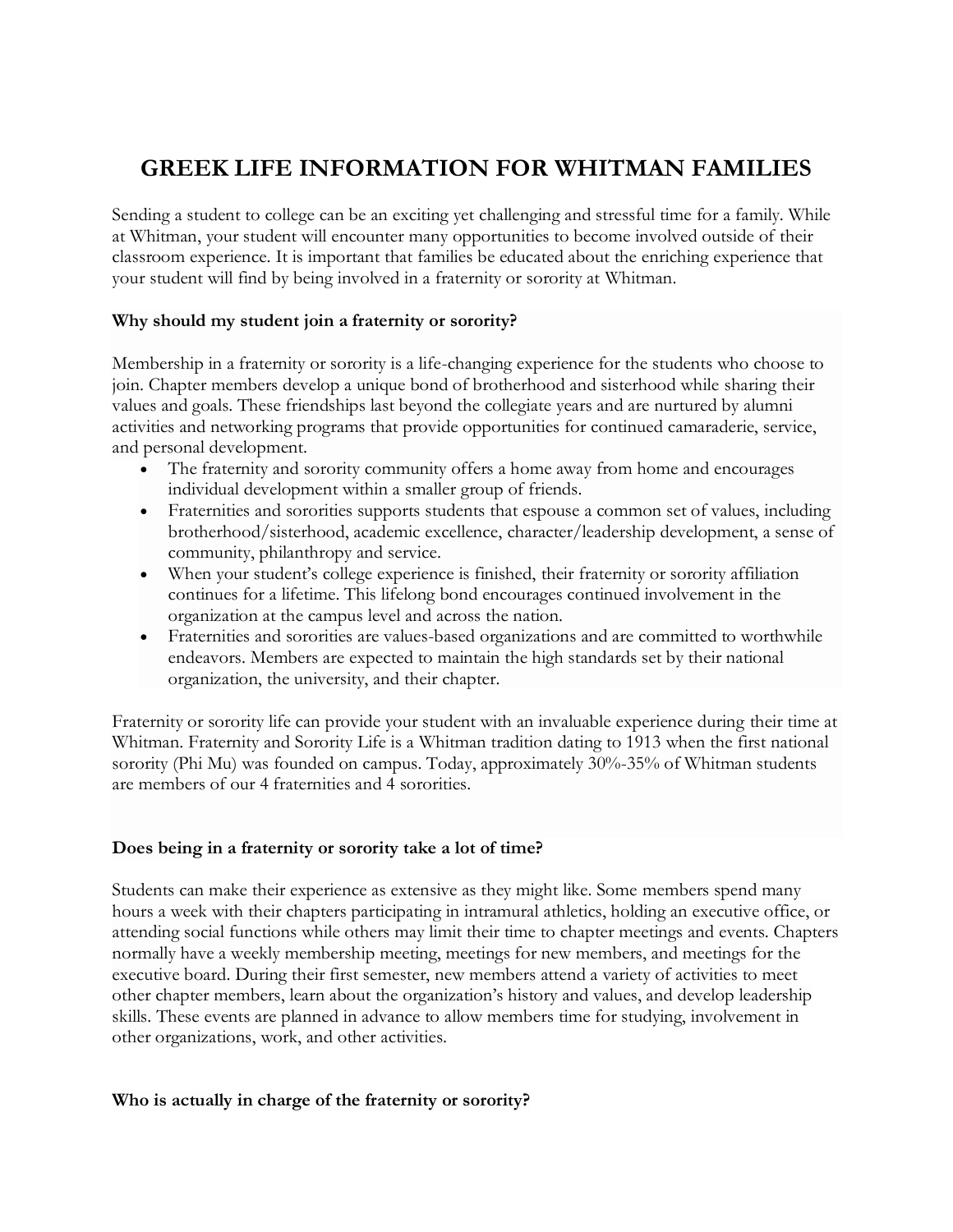Fraternities and sororities are self-governing student organizations; this is a key element in each member's personal development and learning to function as part of a team. Students serve as officers of the organization, develop the standards under which they operate, and hold members accountable to reaching chapter goals and objectives. That being said, fraternities and sororities at Whitman are directly advised by Barbara Maxwell, who serves as the Greek Adviser. Barbara, in coordination with local alumni advisors and international and national headquarters, support and advise activities and programs of recognized fraternities and sororities. Chapters are also accountable to state and local laws in addition to the policies of the College and those of their national or international organization.

# **My student will make friends in their residence hall and in their classes. What would be different about fraternity or sorority friends?**

Membership in a fraternity or sorority is a living and learning experience with shared values and objectives. Members learn to work together to develop and accomplish group goals. A common bond of brotherhood/sisterhood is developed among chapter members — a bond that extends to all who share the same heritage, traditions and ritual and who wear the same badge. These friendships last beyond the college years and are nurtured by alumni activities and networking programs that provide opportunities for continued camaraderie, service, and personal development.

#### **What are the costs of joining a fraternity or sorority?**

For most groups, one-time expenses include the new member and/or initiation fees and possibly the purchase of fraternity/sorority pins or badges. Recurring expenses (semesterly) include chapter or social dues, headquarters fees, and liability insurance payments. Dues payments go toward social events, chapter programming, and operating expenses. The overall total may vary from group to group. Be sure to advise your student to ask about the costs associated with joining a particular group before joining.

# **What is Whitman's stance on hazing?**

Whitman seeks to promote a safe environment in which students may participate without compromising their health, safety, or welfare. All student organizations are accountable to policies of the Student Handbook, specifically, our hazing policy ([https://www.whitman.edu/dean-of](https://www.whitman.edu/dean-of-students/student-handbook/student-rights-and-responsibilities/hazing)[students/student-handbook/student-rights-and-responsibilities/hazing](https://www.whitman.edu/dean-of-students/student-handbook/student-rights-and-responsibilities/hazing)

However, the College cannot address issues they do not know about. If you suspect your student is being hazed, please contact us immediately at 509-527-5208 or [maxwelba@whitman.edu.](mailto:maxwelba@whitman.edu) . Please provide as much information as you can (i.e. who, what, where, when, how) so we have as a place to begin an investigation. A general complaint without divulging your student's fraternity or sorority is not helpful.